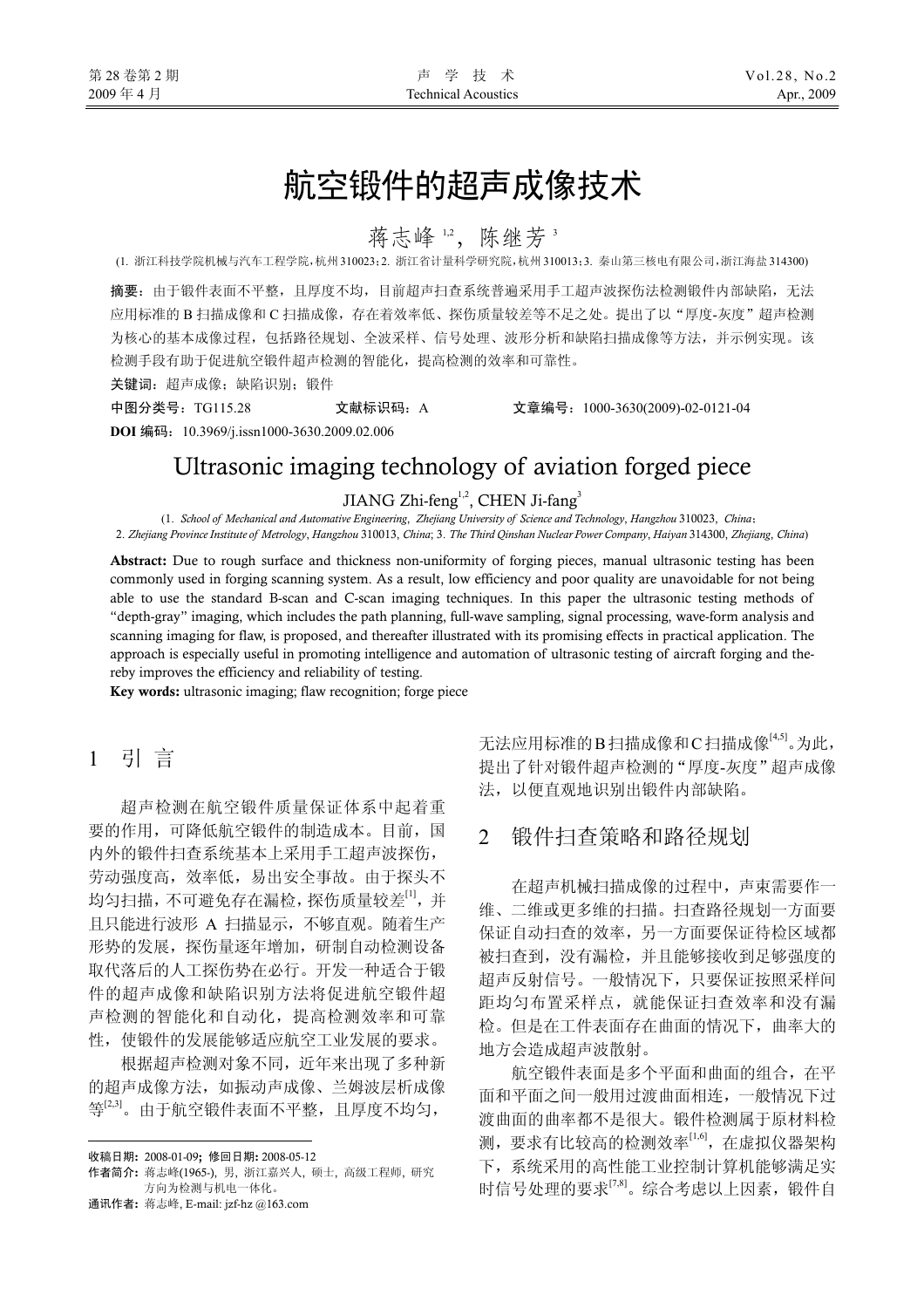动检测系统采用扫查方法是: 不进行曲面造型, 超 声探头只进行设定矩形范围内的平面扫描,由计算 机实现超声信号的补偿和波形的动态跟踪。这样效 率高,操作简单。

平面扫查的路径规划比较简单,一般情况下平 面扫查区域可以用低方次的数学方程加以描述, 扫 查过程也可以由两个或多个自由度的线性或低方 次曲线进动实现。

## 3 锻件界面回波和锻件缺陷扫描成像

在锻件自动检测过程中,系统得到的是超声采 样信号,波形分析由计算机自动完成。这样就降低 了对检测人员的要求,增加了超声检测的可靠性, 但同时需要建立一套计算机超声波形分析的理论 和算法。需要分析和实时演算的参数包括界面回波 位置、界面回波宽度、底波位置、底波高度、工件 厚度、缺陷分析区间、缺陷波高与位置等。

### 3.1 有效分析区间

确定分析区间,也就是超声波形的采样区间, 是波形分析的基础。如果分析区间过大,会造成耗 用计算机资源,增加了高速采样负荷,同时垃圾数 据过多也会对分析工作造成干扰;分析区间过小, 则会使得有效信息丢失,造成漏判、误判。

采用水浸法时,由于近场盲区超声信号强烈而 杂乱,并不包含有效信息,因此必须把近场盲区排 除在有效分析区间之外。界面回波表征了工件入射 点的超声反射信息,因此必须保证所有可能的界面 回波都包含在分析区间内,水深距最小时的界面回 波必须在分析区间内。在盲区和界面回波之间是水 深距,不包含有效信息,因此分析区间的起始点应 尽可能地靠近最近点界面回波,并保证一定的安全 余量。

底波和界面回波之间包含了工件内部的超声 反射信息。缺陷分析区间也在底波和界面回波之 间。因此,分析区间的终点应选在所有可能的底波 之后。为了保证二次反射界面回波污染分析区间, 必须调整水深距使得二次反射波在底波之后。分析 区间终点选在底波和二次反射波之间,并尽可能地 靠近底反射波。

分析区间的确定如图 1 所示。分析区间之前波 形采用软件延迟技术,以便能够精确计算界面回 波、底波位置,并减少采样长度。分析区间之后波 形可以根据情况决定是否采样、显示和保存,以便 提供给检测人员作为判废时候的参考。



#### 3.2 界面回波跟踪、检峰与测厚

由于锻件的表面是凹凸不平的,因此在超声检 测过程中,界面回波的位置也是不断变化的。必须 确定界面回波的起始位置和宽度,才能确定演算工 件厚度、确定缺陷计算区间。

对于界面回波起始位置的确定相对比较简单。 因为界面回波的能量相当大,其峰值在正常情况下 会超出显示屏幕,并且波形起始处显得比较陡。所 以只要当分析区间内某一值最先超过阈值,就可以 认为该点为界面回波起始点。

因为受超声换能器性质和工件表面性质影响, 如表面粗糙、有气泡等,界面回波会出现多个相邻 的波峰的,这给确定界面回波的宽度带来了困难。 因为界面回波宽度与缺陷计算区间相关,如果宽度 被估计小了则容易把始波当作缺陷波处理,造成误 判;如果宽度估计过大,则会造成近表面缺陷漏检。 一般利用 J-K 法对波形的上升沿、波峰、下降沿进 行分析[9,10]。该方法能够顺利地找到上升沿或者下降 沿,但是对多峰情况考虑不足,容易造成误判。

为此可通过平均值法查找始波终止点,当始波 起始点找到以后,计算机检查后续若干点的平均 值。计算长度由计算机根据当前采样频率、工件类 型自动确定。当平均值低于某一阈值时候,认为界 面回波终止。该阈值必须比缺陷阈值小,并大于超 声信号直流偏移后的平均值。该方法对缺陷计算区 间造成的损失就是平均值的计算长度,大约在几十 个采样点以内,属于允许误差范围内。

对界面回波进行跟踪并得到界面回波的起始 点和宽度以后,便可以确定缺陷计算区间。

从界面回波终止点开始,如果某一点的峰值超 过了缺陷阈值,那么该反射波可能是缺陷反射波、 也可能是底反射波。如果是底反射波,那么当前点 的位置就是底波的位置,底波位置和界面回波位置 相减就得到了两者的采样点间隔,并可以根据采样 频率得到两者的渡越时间,从而换算出工件厚度。 如果是缺陷反射波,那么当前点的位置就是缺陷波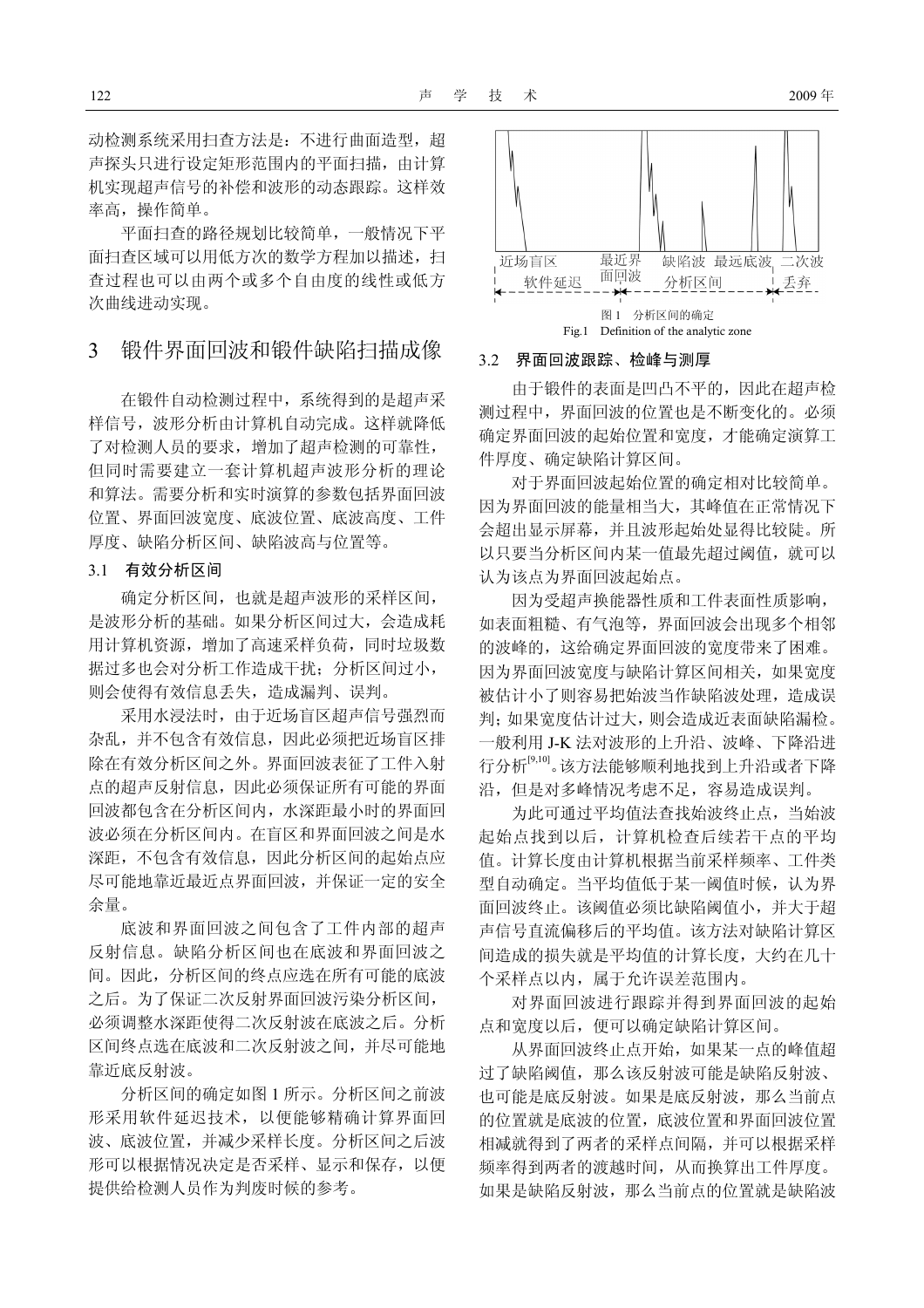的位置,同理就可以得到缺陷到工件表面的距离。 这是本文锻件基于"厚度-灰度"成像的基础。

#### 3.3 锻件界面波扫描成像

在锻件扫查过程中,界面回波不包含缺陷信 息,所以界面回波成像不能作为判废依据。但是界 面回波表征了锻件表面超声入射点到超声换能器 的距离和反射状况。对界面回波进行扫描成像,能 够得到锻件的表面形状和外部轮廓。

界面回波一定处在分析区间内。这样,就可以 用界面回波在分析区间内所处的位置为特征进行 成像。如果把整个分析区间长度映射到一个灰度空 间,那么界面回波在分析区间内的某一个位置就对 应了一个灰度值。灰度值大小为 0~255,显示为最 暗黑色到最亮白色的灰度,值越小则越暗,用该方 法成像显示为灰度图[11,12]。其数学表征为:

界面回波特征灰度值=界面回波波位<br>- ×255 网络核菌素

图 2 是对某锻件进行界面回波成像的结果。其 灰度变化反应了工件表面的形状变化,并且工件的 外形轮廓也相当的清晰。



图 2 界面回波位置特征成像 Fig.2 Feature imaging of boundary-wave location

#### 3.4 锻件缺陷扫描成像

由于锻件形状复杂、厚度不均,缺陷计算区间 不是固定的,因此传统的 C 扫描成像很难实现。为 此,本文对 C 扫描成像方法加以改进,设计了基于 "厚度-灰度"变化的锻件缺陷成像方法。

对扫描过程中分析区间内的波形进行界面回 波跟踪和检峰处理,总共有四种可能的情况(图 3)。

(a) 无缺陷波。这是超声波在工件上方入射时 候的正常波形。此时通过波形分析可以得到界面波 的位置和底波位置,并由此可以得到入射点处的工 件厚度。

(b) 有缺陷波。当入射点处工件有缺陷时,在 界面回波和底波之间出现缺陷波。界面回波和缺陷 波之间的距离即为缺陷深度。

(c) 有界面回波无底波。在工件入射面或底面 某些曲率比较大的入射点上,因为超声信号损失比 较大,可能找不到底波。在工件边缘也可能因为能 量损失致使底波不够强烈。

(d) 没有有效波形。扫描过程中当超声探头不 在工件上方时,由于没有反射面,超身探头接收不 到有效波形。



由图 3 分析可知,可以用界面回波和后续一个 有效波形之间的距离作为特征量进行成像。在正常 情况图 3(a)下,该特征量表征了入射点的工件厚度; 在有缺陷波的图 3(b)情况下,该特征量表征了入射 点处靠近表面的第一个缺陷的埋藏深度;在图 3(c)、 (d)两种情况下,因为没有足够的有效信息,没有底 波或者界面回波,该特征量没有意义。

把工件的最大厚度映射到一个灰度空间,那么 正常情况下灰度大小表征了厚度的大小,而由于缺 陷埋藏深度一定小于工件厚度,所以在有缺陷的区 域灰度值会出现突变,这是缺陷识别的基础。没有 波形的地方对应图像的背景色。其数学表征为[1,11]:

特征灰度值=界面波与最近的波之间距离 ×255

图 4 是对一个工件进行超声成像的结果,图中 坐标单位为 mm。工件中部有一个层孔,图像上该 区域很暗(灰度值很小)。在工件的左侧有两个尺寸 分别为φ1mm×10mm、φ2mm×20mm 的两个缺